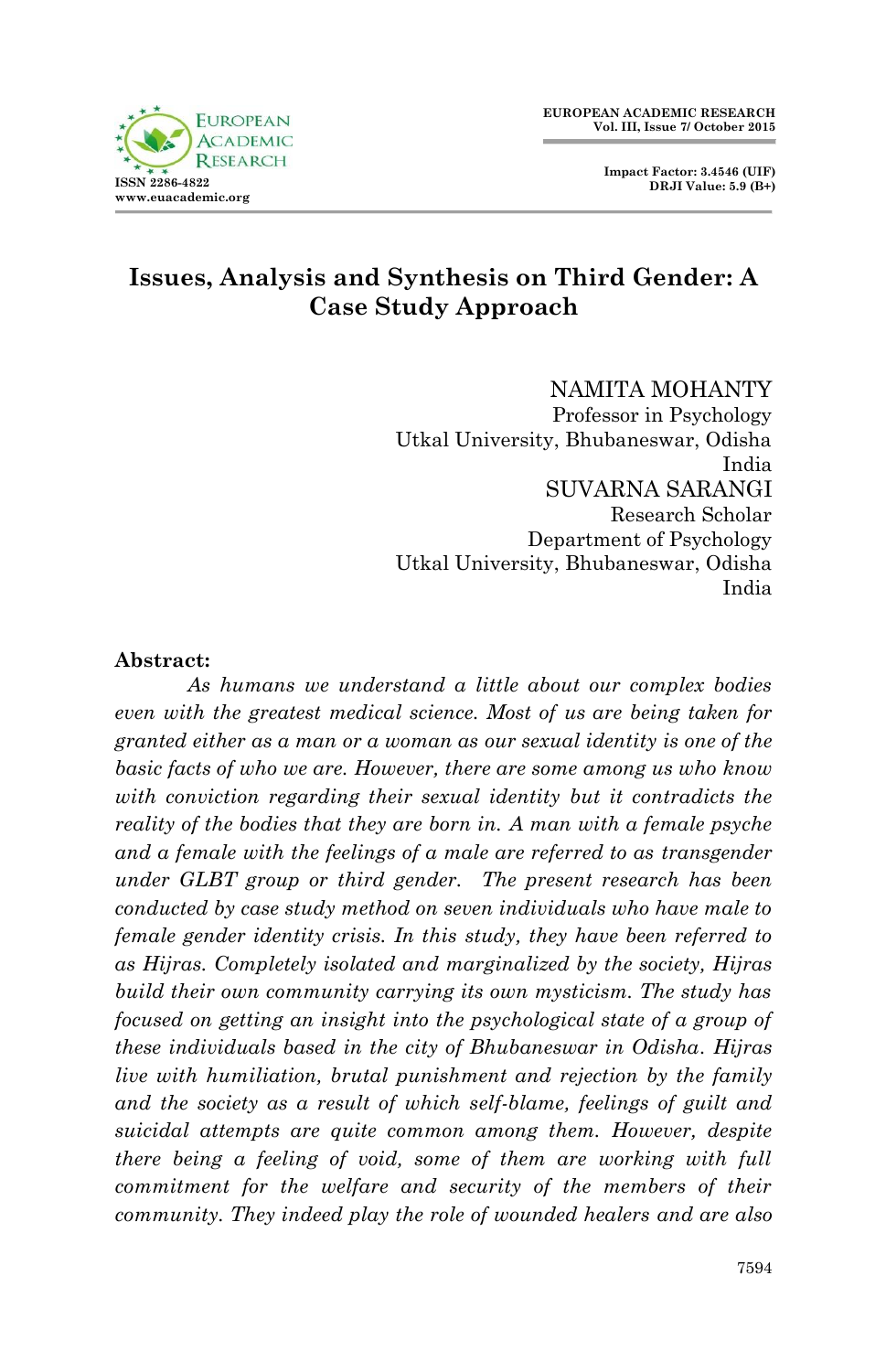#### Namita Mohanty, Suvarna Sarangi*-* **Issues, Analysis and Synthesis on Third Gender: A Case Study Approach**

*advocating for their right to live with dignity. Hence the need for change in attitude and mind-set toward the Third gender as well as active implementation of welfare schemes for them has been reiterated by the participants of the study.*

**Key words:** Third gender, Hijras, problems, discrimination, welfare measures

When psychology overrules biology the decision is best left to the individual. The person decides who he or she is in assigning the gender type. As Third gender is a creation of the nature, therefore it is a sexual orientation other than the socially accepted males and females. Individual across time and culture have reacted in different ways to the people who are neither males nor females (Bucholtz, 2003). The term 'transgender' is generally used to describe those who transgress social gender norms. Transgender is often used as an umbrella term to signify individuals who defy rigid, binary gender constructions, and who express or present a breaking and blurring of culturally prevalent stereotypical gender roles. Transgender people may live full or part-time in the gender role 'opposite' to their biological sex. Categorizing of all human beings as "male" or "female" is left unquestioned. However, this does not always fit with local realities (Bondyopadhay, 2002). In contemporary usage, "transgender" has become an umbrella term that is used to describe a wide range of identities and experiences, including but not limited to pre-operative, post-operative and nonoperative transsexual people (who strongly identify with the gender opposite to their biological sex); male and female 'crossdressers' (sometimes referred to as "transvestites", "drag queens", or "drag kings"); and men and women, regardless of sexual orientation, whose appearance or characteristics are perceived to be gender atypical. A male-to-female transgender person is referred to as 'transgender woman' and a female-tomale transgender person, as 'transgender man'. But who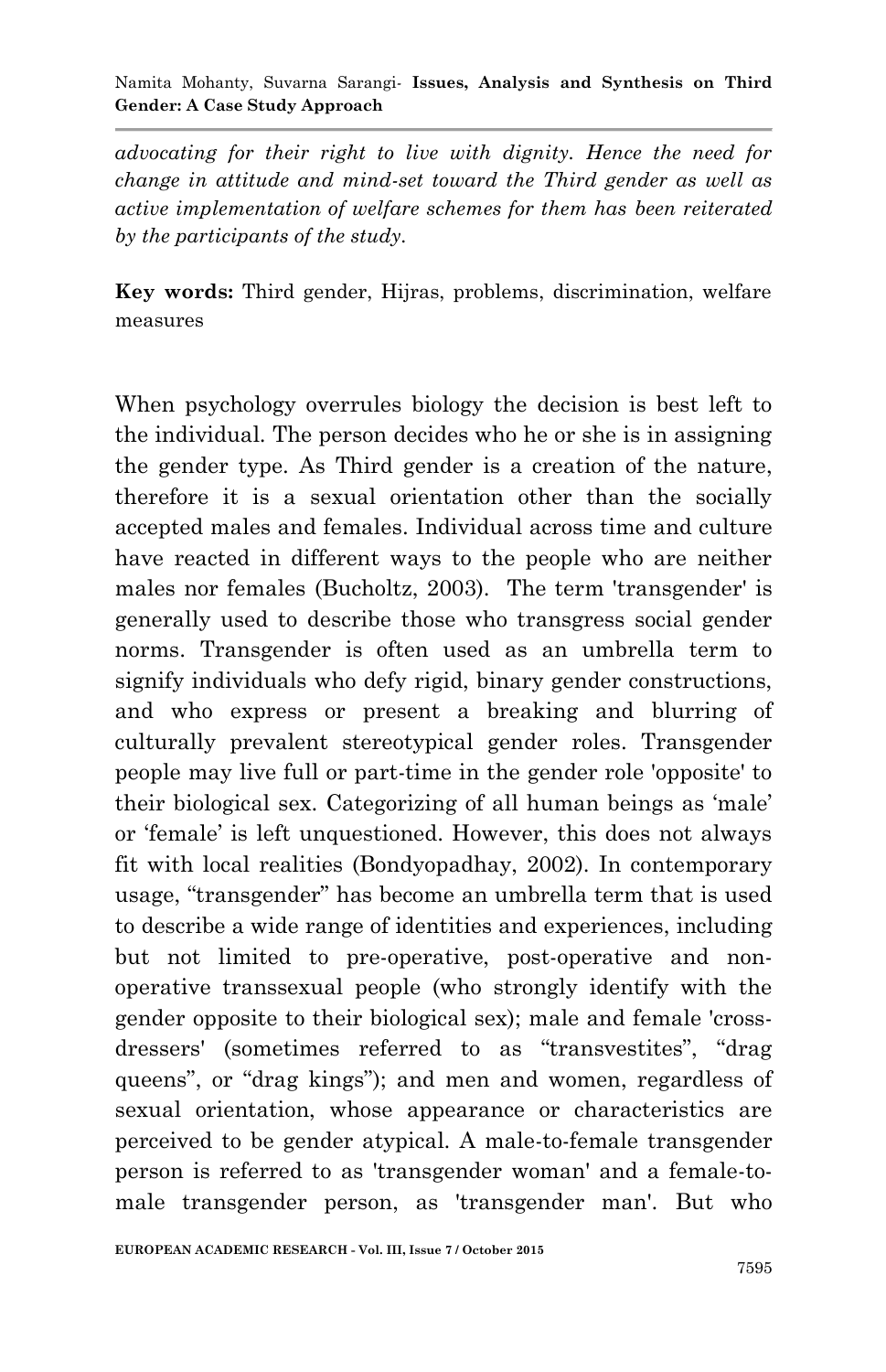exactly is a transgender? A man who wears a sari? A woman who feels she is a male trapped in a female body? Can both be included? Are there other diversities? These are some of the questions that need to be clarified before understanding their physical, psycho-social, cultural and economic turbulence in life.

According to Mendelez and Pinto (2007), the term transgender refers to individuals whose sexual assignment at birth does not correspond with their current gender identity. Estimates on the number of transgender vary widely from 1 in 40,000 to 1 in 10,000. Endocrinologist, psychologist, and surgeons are united in their opinion that there can be no single definition for a transgender, as the condition could be a result of biological, hormonal, genetic, psychological or environmental factors. A person's gender is what a person chooses. In other words, no government, no doctor can decide someone's gender. "What right do I have to tell you that you are a male or a female?" asks Dr.Kalpesh Gajiwala (2005), a Mumbai based plastic surgeon who specializes in sexual reconstruction surgery. He points out that the factors that make one feel uncomfortable with the biologically assigned gender are complicated. Changes in an embryonic stage can leave someone with ambiguous genitalia. There are also those considered "psychologically neutral," who could fall on either side depending on environmental factors.

Nanda (1990) in her book "Neither Man nor Woman: The Hijras of India" defines Hijras as occupying an alternative gender role, distinct from either men or women. She points out that the transsexual role is not accepted as a fully recognised gender. The non-acceptance, she argues, is due to a lack of religious sanction and an unyielding commitment to a dichotomous gender system which expects all "normal" persons to conform to one of only two gender roles.

Hindu ideology not only accommodates the reality of ambiguity and diversity among different personality types, but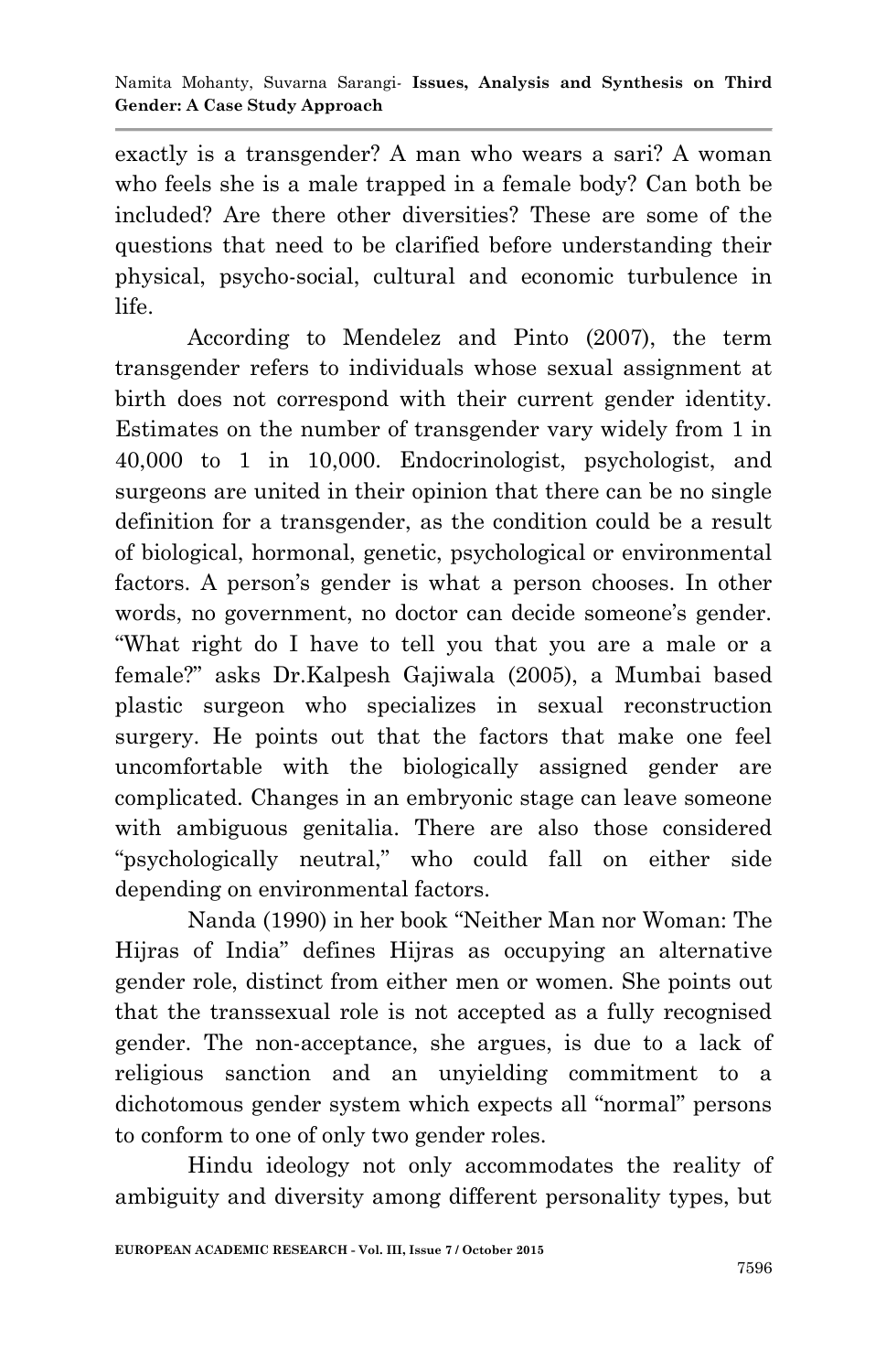also conceptualizes androgynous persons as special sacred beings. They are seen as representatives of the Hindu goddess Bahuchara Mata, which gives them the ritual power. Hindus believe that Hijras have the power to bless heterosexual marriages so that they will be fertile and infant males so that they will grow up to become masculine men. But reports of witch hunts, false incrimination, sexual harassment and even homicide of Hijras are heard wide and often.

# **HIJRA: A LIFESTYLE**

In India, the history of Hijras can be traced back to centuries. They find mention in ancient scriptures like the Ramayana, The Mahabharata and even the ancient book called the Kamasutra. The term "Hijra" comes from the Arabic word "Hijr" which refers to someone who has left his own community to embrace another one. Hijras are referred to by several names across different cultures. In India, they are popularly called as Kinnars, Hijras, or Brihanalla. They have different names in different parts of the country. Like Ranga in western Odisha, Aruvani in Tamilnadu, Khusra in Punjab, Durani in Kolkata and Menaka in Cochin. In Nepal and Pakistan they are called Meti and Jenana respectively.

Constituting about 490,000 of the Indian population (Census, 2011) Hijras face a life of ridicule, violence, and persecution both within their houses and outside in their effort to find a life of dignity. As per the Odisha assembly 2014 data, there are 1185 electors registered as "others" across all districts with the highest number of 110 being reported in Ekamra constituency of Bhubaneswar, the capital city of Odisha.

In our society we speak the language of rights quite loud and often too. But do people wonder whether, beyond the slogans, the marginalized really have access to these rights? Individuals are granted and denied rights in the name of religion, caste, class, social status and gender to name a few. In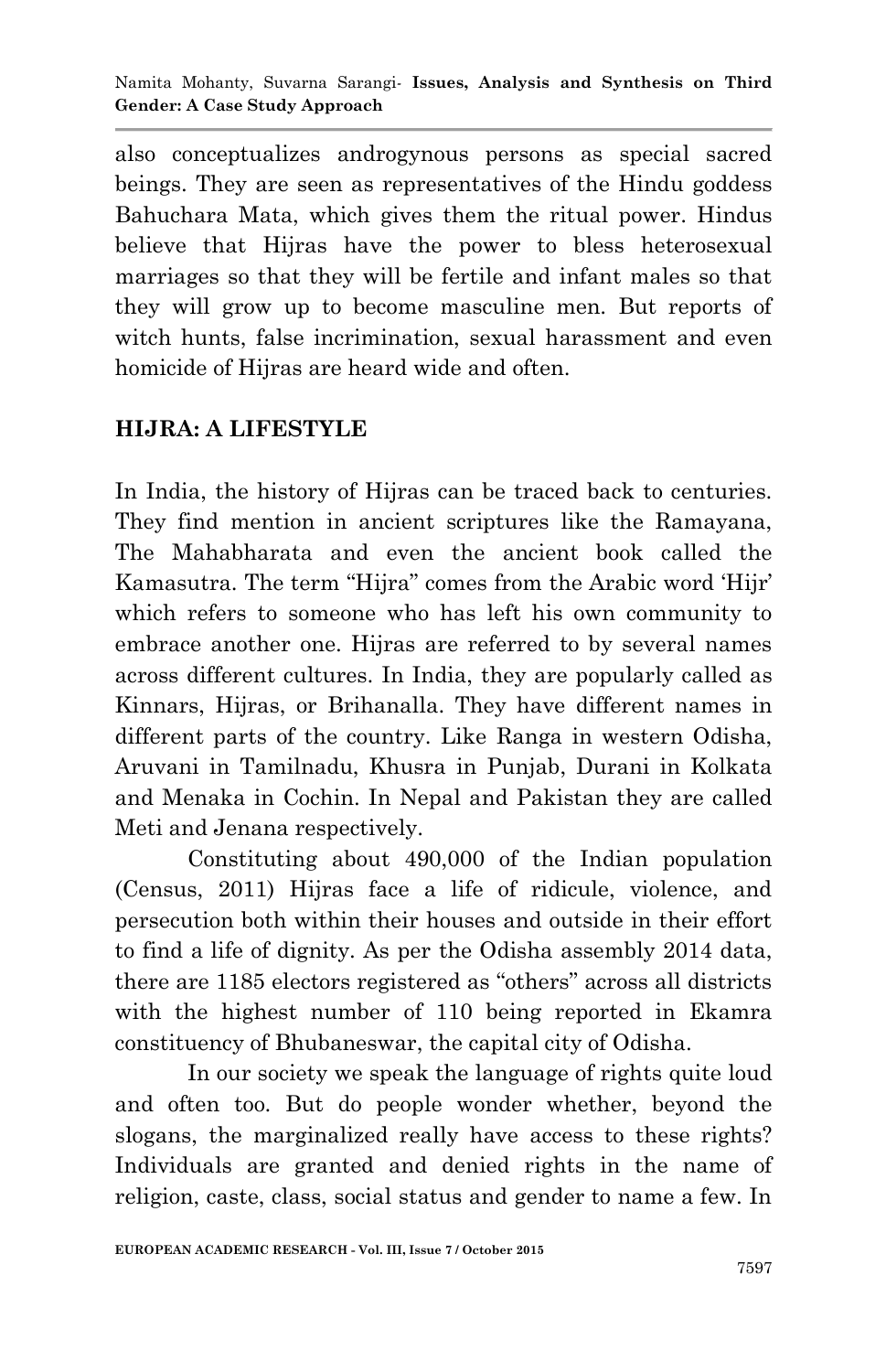such a scenario where acquiring basic rights becomes a struggle, Hijras hardly have a choice.

The precarious life style of the Hijras, the unhygienic environment in which they are living in, the harassment which they face on a day to day basis and the indifference of government machineries often make a researcher curious about the life and living of this marginalized group of individuals. Even after the spread of awareness on third gender, people in general have a very callous and lackadaisical attitude towards the Hijras. From a humanitarian stand point, it is worth studying the different psychosocial and economic problems that the Hijras face, their self-perceptions as well as aspirations in life. The present need based study will help in gathering primary data from the Hijras and this will definitely help the government, NGOs, health workers and other social workers in giving them a life of dignity and provide them the alternative opportunities for earning their livelihood other than sheerly working as sex workers.

#### **OBJECTIVES**

The present study aimed to examine the following objectives;

- 1. To find out the early experience of Hijras belonging to third gender.
- 2. To identify the physical, psychological, and social difficulties faced by them.
- 3. To explore the aspirations of their life in the present socio-cultural context.
- 4. To assess the existing welfare measures for the benefit of the individuals belonging to this community and suggest future course of action.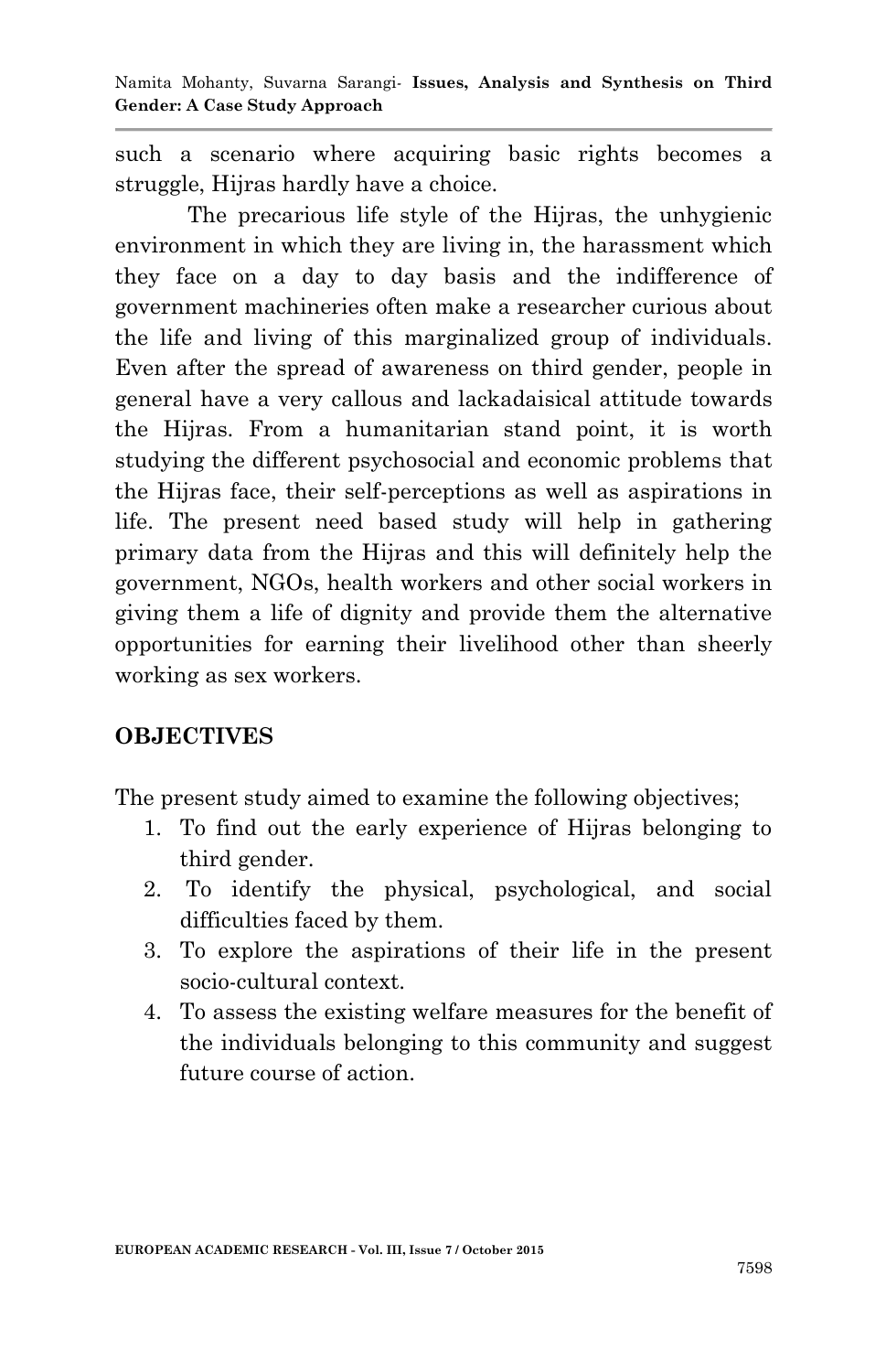# **METHOD OF STUDY**

## **Design**

The present study adopted Case Study method to conduct a qualitative research.

#### **Subjects**

Subjects of the present research consisted of members of Sakha, a CBO (Community Based Organisation) for Transgenders, functioning in the city of Bhubaneswar, Odisha. There were 7 male to female (MTF) transgender participants (Hijras) in this study. It was a purposive sampling. Information was collected from them about their lives, relationships, health needs and future aspirations.

#### **Measures**

Data were collected from the subjects through informal face to face interviews. In order to provide space and privacy to the respondents, interviewed were conducted in the lounge of the organization where they all were staying. Though the interviews were informal, in order to get information on certain sensitive aspects of their lives, some of the questions put to them were specific, focused, target oriented and thus in a way part of the interviews were semi-structured in nature. As far as possible both intensive as well as extensive interviews were conducted over several sessions to gather information relating to their physical, psychological and social aspects of their lives.

## **Procedure**

The treasurer of the Sakha was initially contacted and over a period of time rapport was built with the inmates of the organization. Depending upon the willingness to participate in the research programme, the head of the organization subsequently selected the participants for the interview. Transgender individuals were informed that the interview was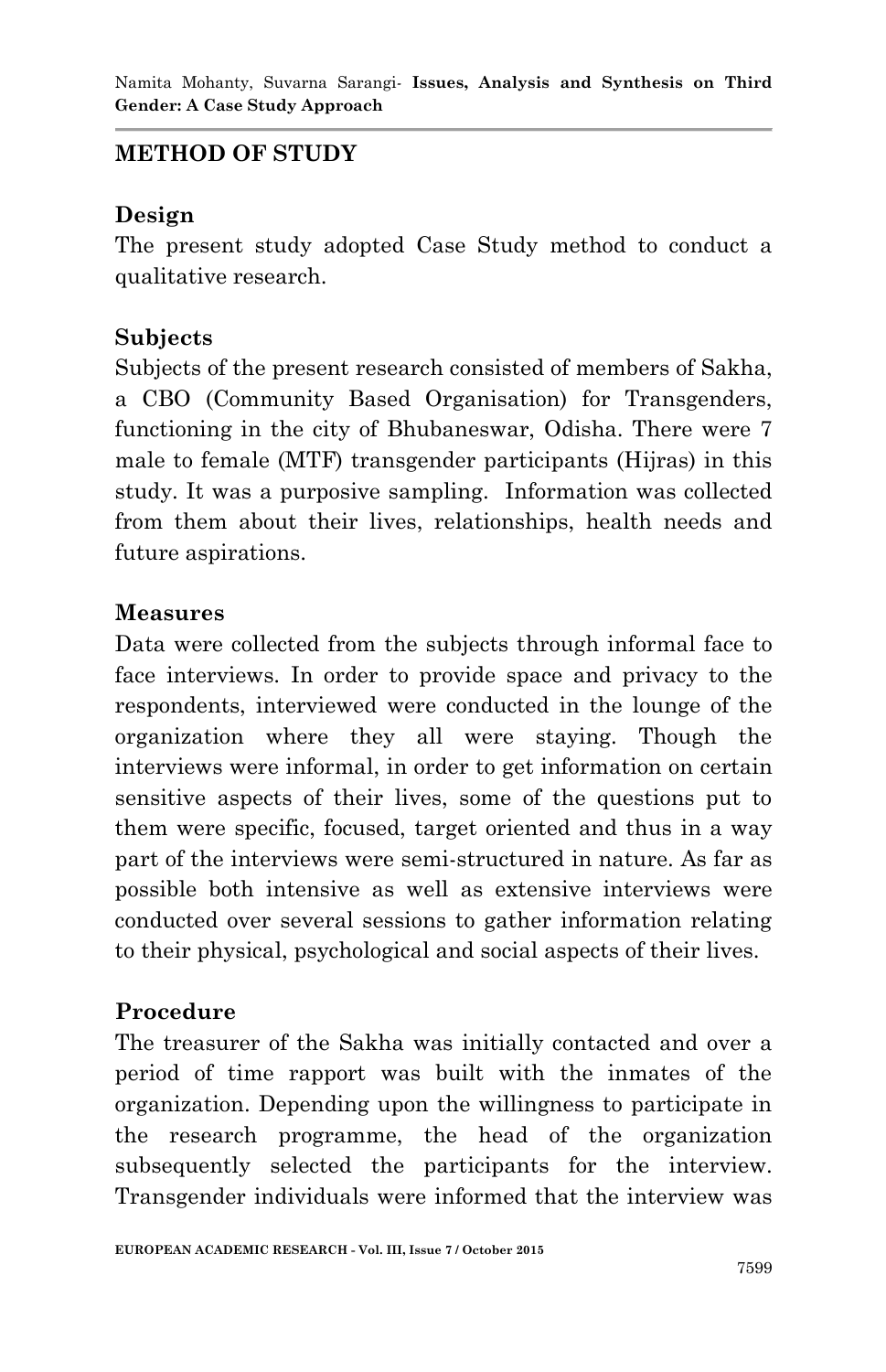informal and they would be asked questions about their lives, particularly relating to their psycho-social needs. They were further informed that their association with the CBO or access to any of the services provided would not be affected in any way, if they refrain from participating in the study. Interviews were conducted over a period of two months in individual sessions lasting for approximately one hour per participant. The sessions were in the form of individual case studies and analysis of their individual journey as well as the common issues faced by them as part of the larger society.

## **RESULTS**

In order to probe deep into the problems of the third gender and to understand their thoughts, feelings and emotions, case histories were collected from the subjects individually after establishing rapport with them. Each subject was a case and each case had a history. All the 7 cases were analysed independently to find out the commonality and uniqueness of the problems that were associated with these cases. The following experiences and information were shared by the Hijras during the course of interviews.

It was revealed that the Hijras faced multiple problems, which necessitated a variety of solutions and actions. While some of the actions required immediate implementation such as introducing Hijra/Transgender-specific social welfare schemes, some other actions were needed to be taken on a long-term basis like changing the negative attitude of the general public and increasing accurate knowledge about Hijra/Transgender communities. The desired changes from a humanistic point of view rightfully deserved to be reflected in policies and laws formulated by the government; which would result in positive changes in the attitude of general public and health care providers.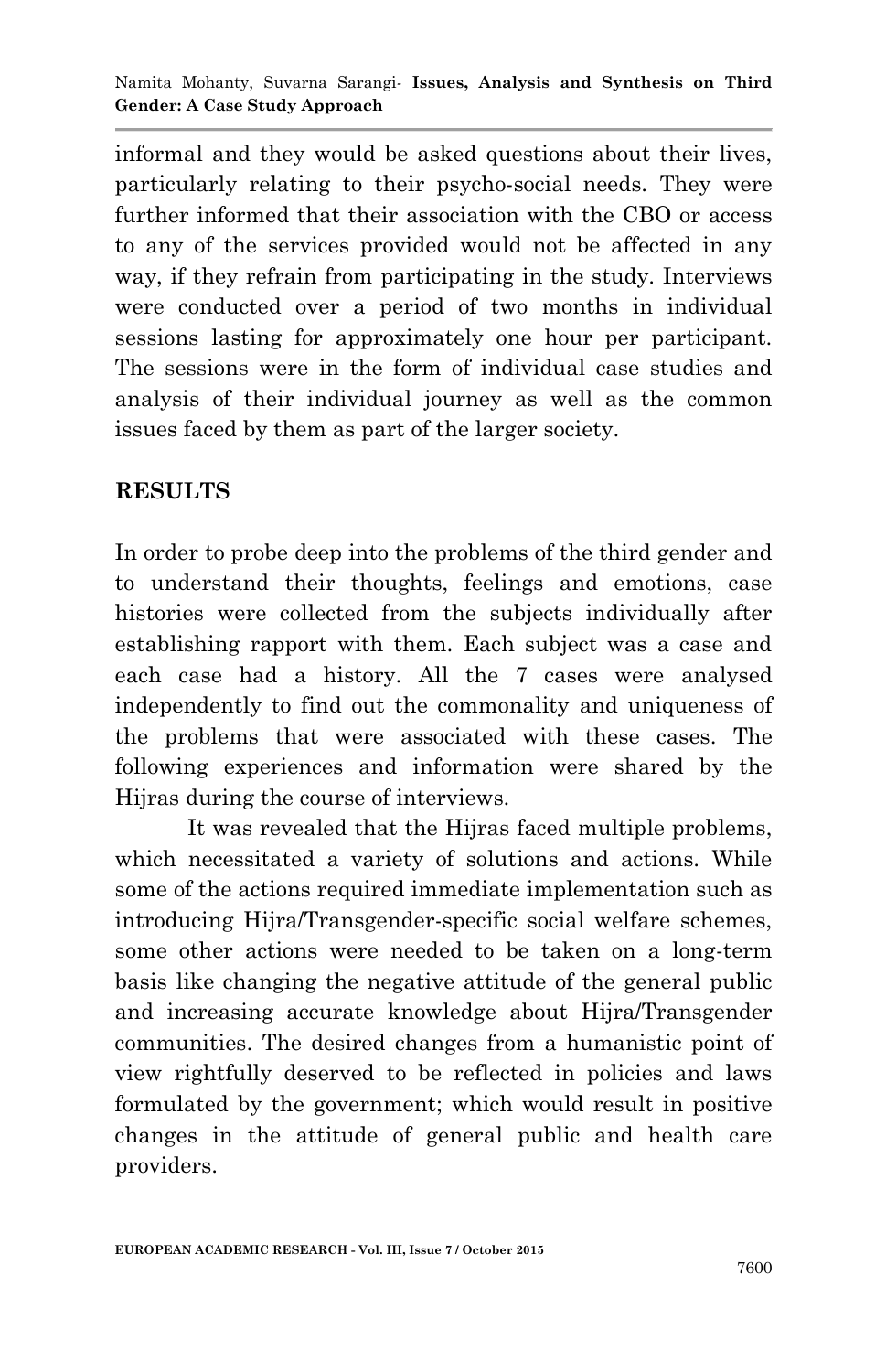Though there is uniqueness in each of the seven case studies, the common problems and concerns have been extracted and discussed.

# **Family background and early childhood experience**

An analysis of the cases revealed that most of the Hijras belong to families of low socio-economic status with limited access to education and other amenities. While this has no direct bearing upon being a Hijra, it certainly determines the general reaction of the family members by discovering the alternate gender identity of their "son" and the consequent adverse reaction that follows. While it is not easier for high SES families to accept the different gender identity of their child, families belonging to the lower socio- economic status find it particularly difficult given the multiple societal struggles that they have to cope with. Most families take it as a matter of grave shame and misfortune if a Hijra is born into their families, a consequence of which is constant humiliation, rejection, abuse and abandonment faced by Hijras. All bad memories are associated with early childhood experience. They are deprived of maternal love, parental care, cosy and conducive family environment, nutrition as well as a sense of belongingness and attachment. All these are the basic requirements especially during childhood and of course throughout the life span for the normal development and sustenance of healthy personality.

## **Education**

Most of the Hijras have been unable to complete their basic education. This was not due to deficit in their intellectual capacity or motivation to learn but because of the several constraints they faced in the course of their education. They are constantly mocked at by peers. They are also frequently abused and humiliated. Lack of support and punishment from the teachers; and unhealthy criticism adversely affects the self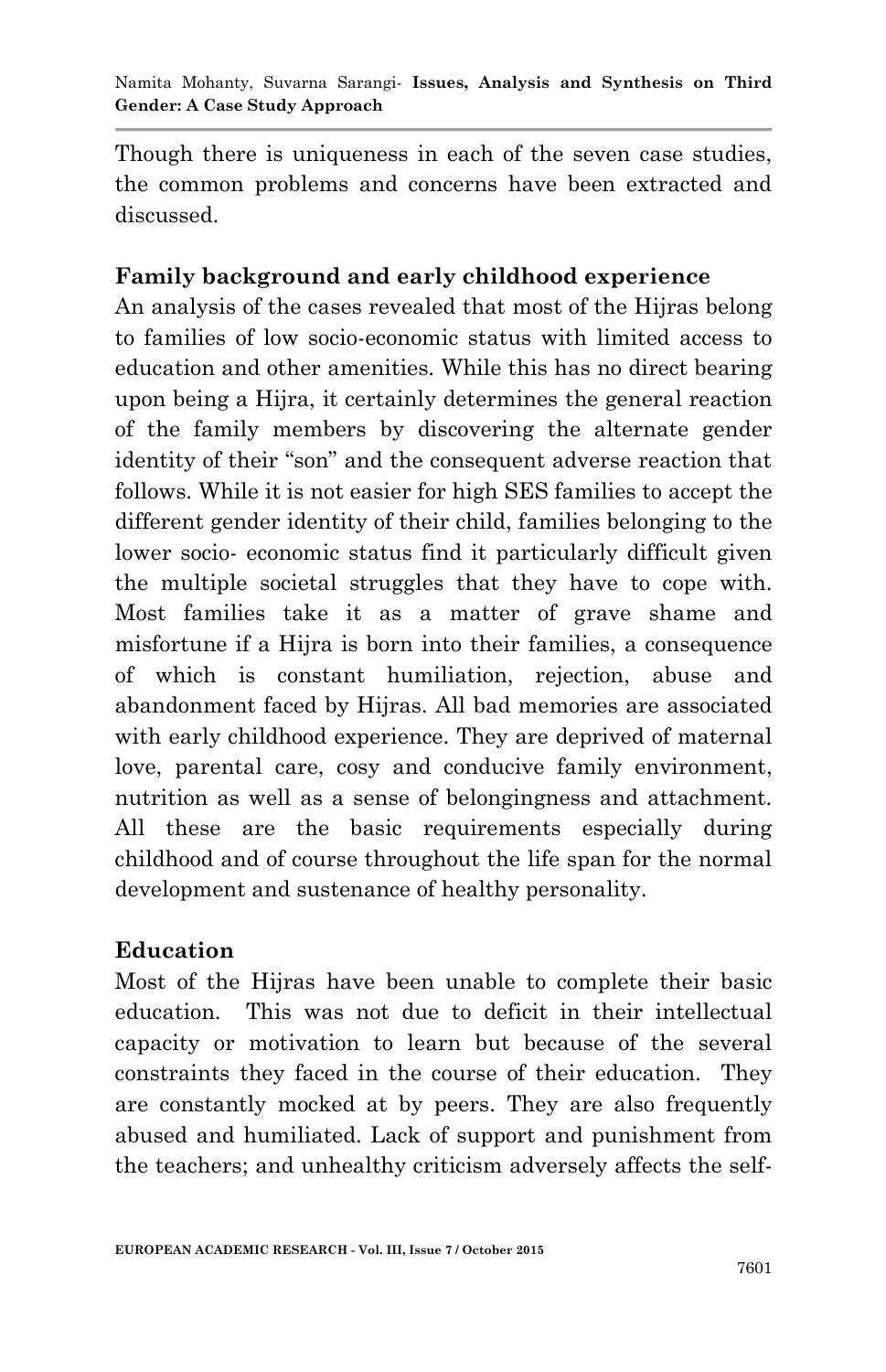esteem of Hijras forcing them to drop out of school and thus they fail to pursue higher studies.

#### **Employment**

With low education, poor skill training and social rejection, many Hijras do not get suitable employment for a decent living. Even for household work people do not give them employment. In spite of the fact that they being quite strong in their built and energetic by constitution, they have no place to work on a regular basis for a steady income. Most of them during their youth work as sex workers, earn some money by singing and dancing when a child is born in a family and the money that is being earned by them a quite meagre. They are bound to give a major share of their income to their Guru who looks after them by providing shelter. This little income also ceases when they age. When they become little older around forty years of age, their conditions worsen and the only option left out for their livelihood is begging. With the paltry amount, getting two square meals a day becomes difficult. It seems they are destined to suffer without food, medical care and social support. This is the irony of living human beings with a different gender orientation who are otherwise healthy and hearty!

**Frustration based on dissatisfaction of basic urges of life** Informal interactions with Hijras reveal that they have the same bio-psycho-social needs as any other average person has but they have no opportunities to fulfil even the most basic of the needs with dignity. Faced with constant rejection from family members, most Hijras go into the shelter of a "Guruma" (a fellow Hijra) who provides them with shelter, arranges job for them, and is responsible for their survival. Most Hijras report getting the first sense of acceptance as normal human beings in the shelter of a Guruma or Hijra community. They develop the sense of belongingness and get solace in the midst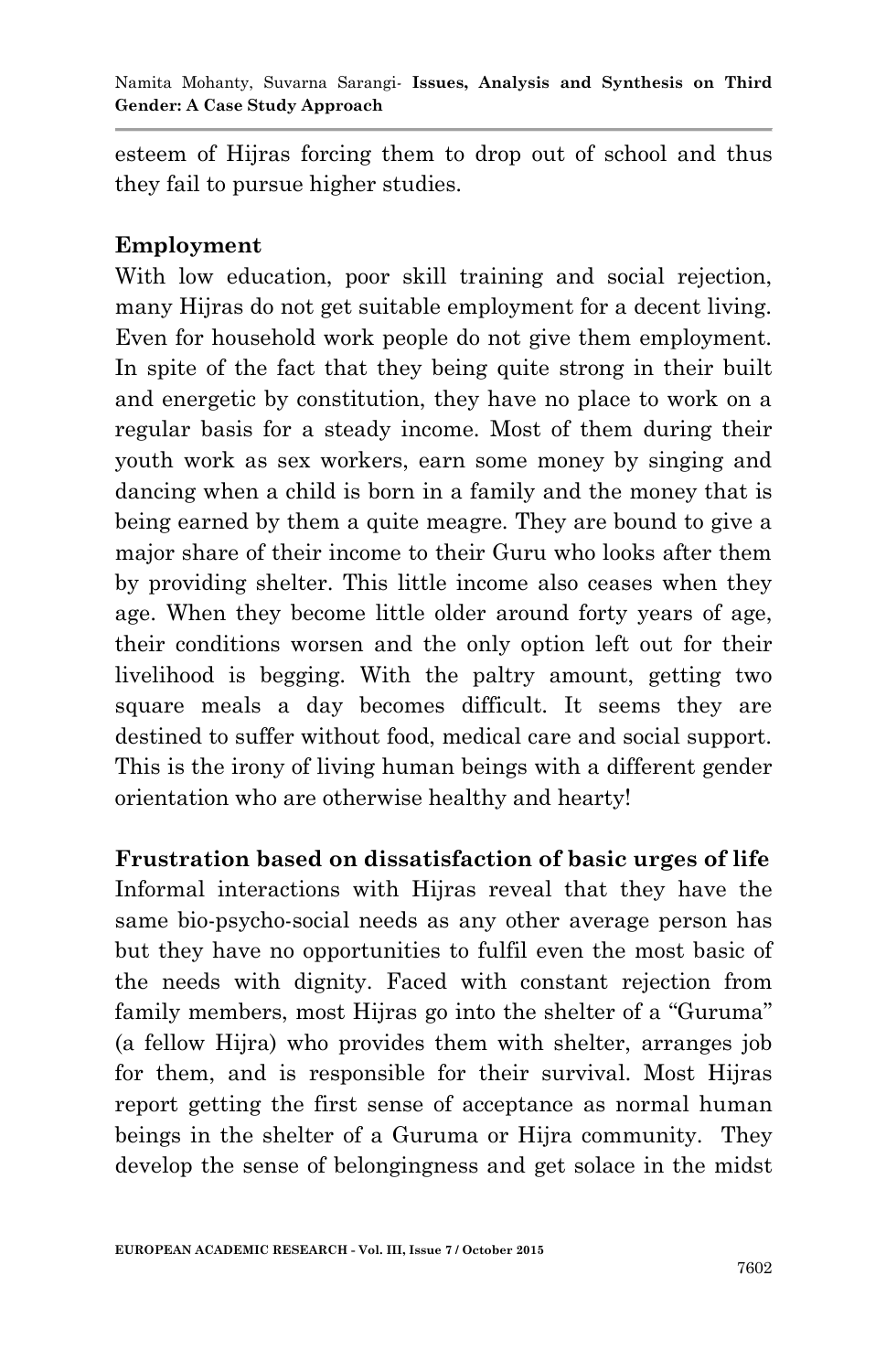of other Hijras. Thus, induction into the Hijra community is a matter of great importance to them.

#### **Aspirations and hope for the future**

Hijras have hopes and dreams for their future like any other individuals but their physical limitation and lack of social acceptance often shatter their dreams. They develop hopelessness and helplessness as people do not treat them as human beings. Sometimes the treatment is so very cruel that they want to put an end to their life. The cruelty is beyond their capacity to tolerate. Even when they protest and raise their voice against maltreatment, people just turn a deaf ear to their suffering. While they stare at a future of uncertainty, most of the Hijras hope to have a family, for establishing a better identity for their peers, seek access to fair treatment on educational premises, have access to equal rights, get fair job opportunities, and a life of respect and dignity.

## **Mental Health**

For most Hijras the realization of their different gender identity unfolds gradually. It gets consolidated mostly during adolescence. However, most of them go through the initial phase of confusion, identity crisis, self-blame and guilt. Lack of awareness in the society, negative attitude of family members combined with low sense of self-worth drives most of the Hijras into a world of isolation. Given the prevailing social norms, it is indeed a difficult journey for them. After being denied of an opportunity to access proper education, most Hijras have ended up getting low paying jobs. They are forced to engage in prostitution, begging and the like. This leads to depression, selfrejection, suicidal ideation and some even make attempts to commit suicide.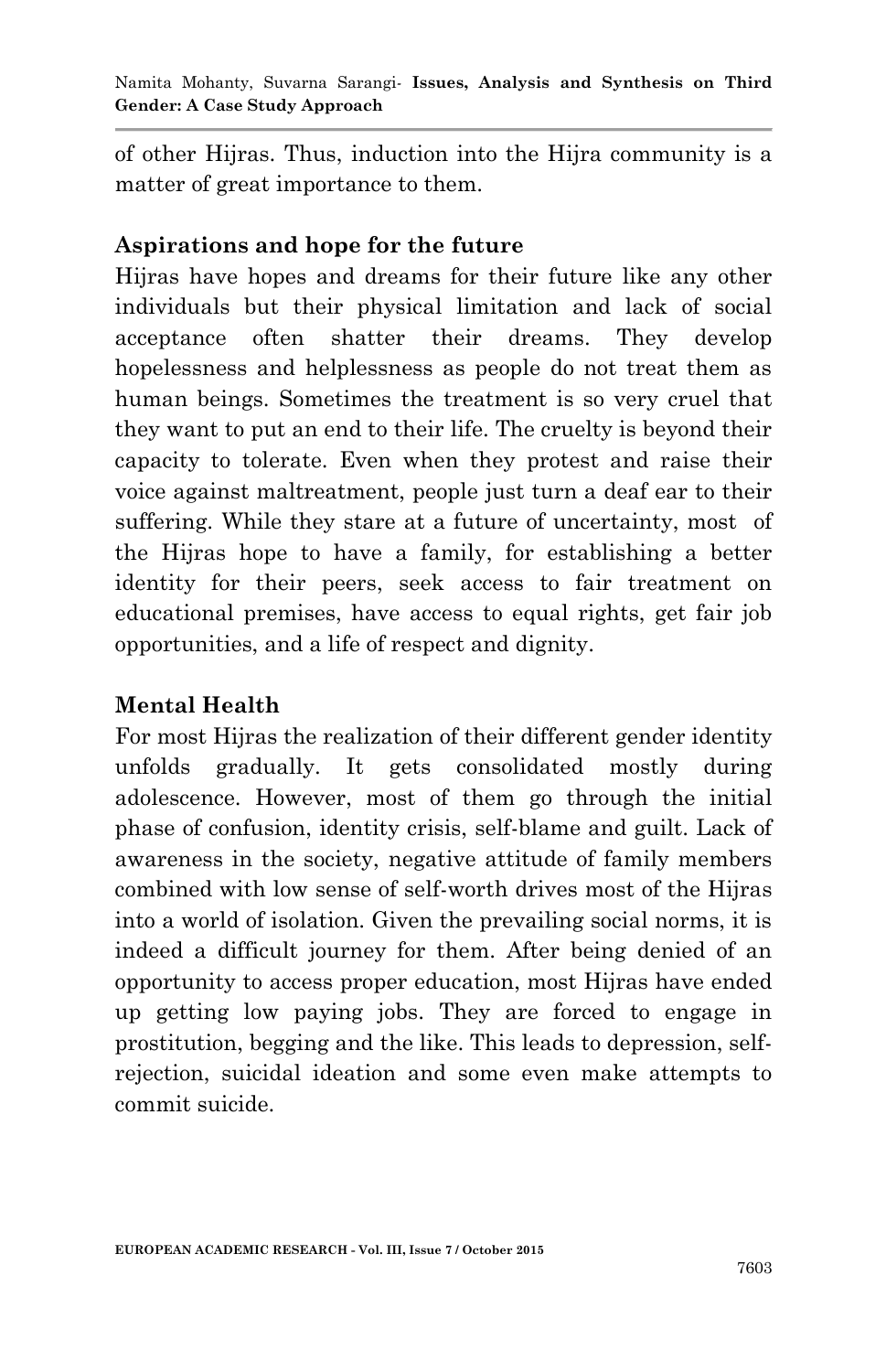## **DISCUSSION AND CONCLUSION**

The present qualitative research on Hijras has revealed some of the untold miseries of these socially marginalized minority group of individuals. Discrimination against them starts soon after birth and as they grow, they blame and curse the destiny for their unacceptable sexual identity. Neither they are accepted as human beings nor do they get an opportunity to express their needs, talents and other positive psychological capital. During early years of life, search for identity make them confused and they are torn in conflicts. It is a fact that self -acceptance and acceptance by others and experience of success in life are absolutely necessary for a sound mental health which ultimately leads to happiness. Hijras as a group of individuals are unhappy with life and their struggle for existence becomes the sole purpose of life. On the other hand, many talents from among the Hijras could have been blossomed with adequate social support allowing them to earn name and fame in the society.

In the  $21<sup>st</sup>$  century, we witness a wind of change though still nascent but quite promising in giving a new identity to this deprived and underprivileged group of individuals. The existence of third gender which all through the history was felt but never surfaced to get a social sanction as another sexual identity. Social activists, the change makers from different strata of the society, the educated and well established individuals from the Hijra group itself raised voice against the inhuman social practice against them and claimed for a life with dignity. The little spark of change has gathered momentum slowly but steadily and has spread far and wide across the globe in sensitizing people to fight for a cause. As human beings, everyone has the basic need to love and be loved. It goes without saying that life becomes meaningful when there is a sense of belongingness, mutual understanding and acceptance.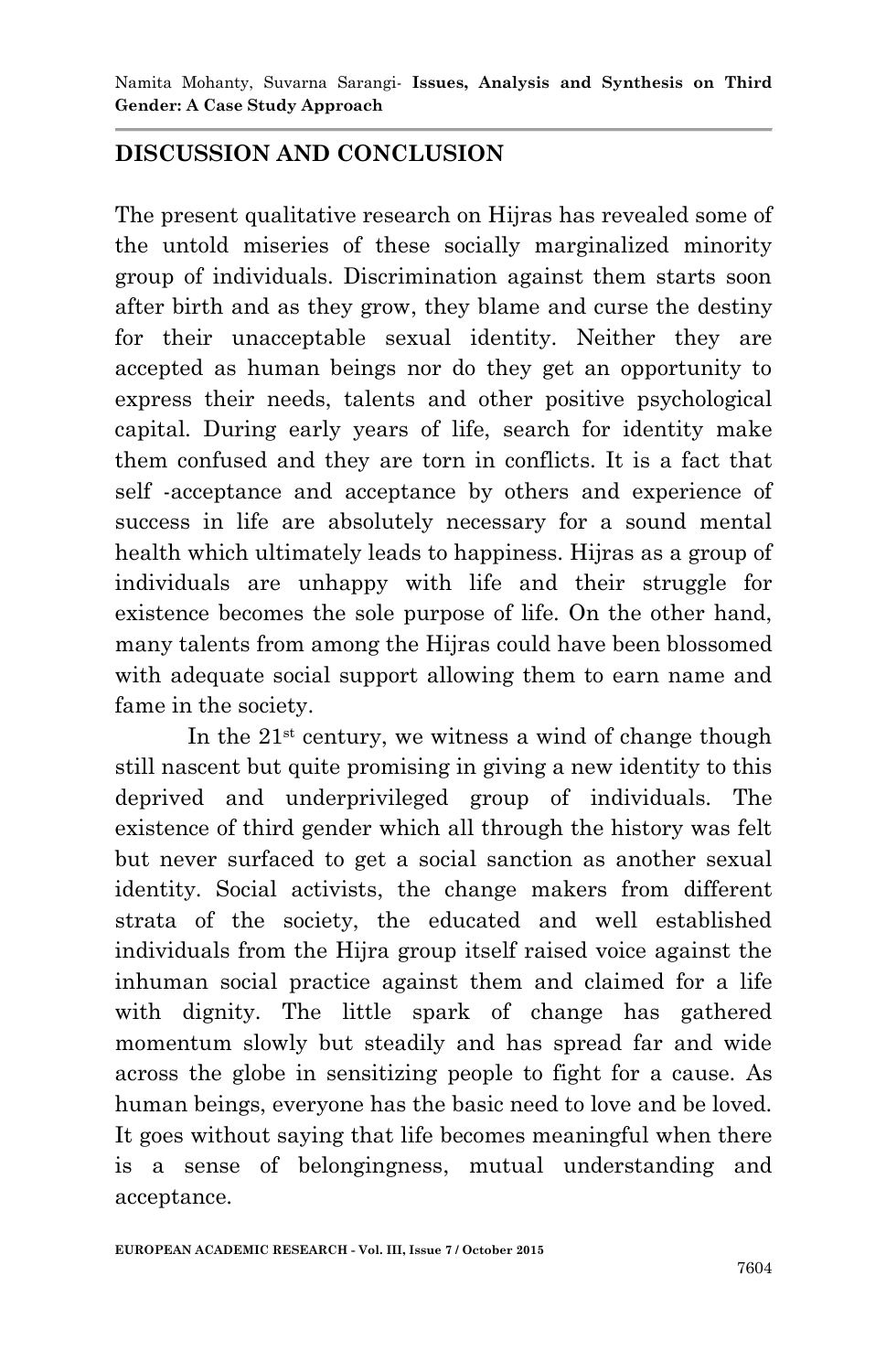Moreover, it is a truism that due to biological constraints, some of the basic needs and desires cannot be fulfilled but then there are an umpteen number of married couples who are unable to produce kids and therefore have not become natural parents. Keeping this fact in mind, one can go a step forward in exploring the possibilities of alternative arrangements for the Hijras, adding a little colour to their lives. It is time to think about how would an intersex person marry legally or how could an intersex couple (who are infertile) adopt a child legally or have a child through in vitro fertilization (IVF) legally? What about the equal laws and rights of the young, male, spouse caregiver of the intersex patient? Truth above all is a practical long-term solution. If allowing a "Third gender" option helps foster saying the truth then maybe that is the path to take. Some brave hearts are taking drastic steps by legalizing sex reassignment surgery (SRS) and leading a life of their choice.

When we talk so much about respecting human rights, it becomes quiet natural to accept the free choice of people in selecting their mates without interfering or harming the welfare of others. As human beings, the Hijras will not feel confined anymore to a binary definition of gender. The feeling of freedom of expression is priceless in its own way for every human being. Contrary to popular belief, the binary gender approach is impeding progress in the growth and development of individuals who are born with a third gender. As it is innate, they should not feel ashamed and guilty about it as they themselves are not responsible in the assignment of gender. It offers them the freedom from living in secrecy and lying. This ultimately enables them to build a better and meaningful relationship based on understanding and acceptance.

However, centuries of having to live with the oppression of an indeterminate identity came to an end for Transgenders/ Hijras, when the Supreme Court of India recognized them as the Third Gender, separate from male or female. It gave them a leg up in their effort to secure a better social and economic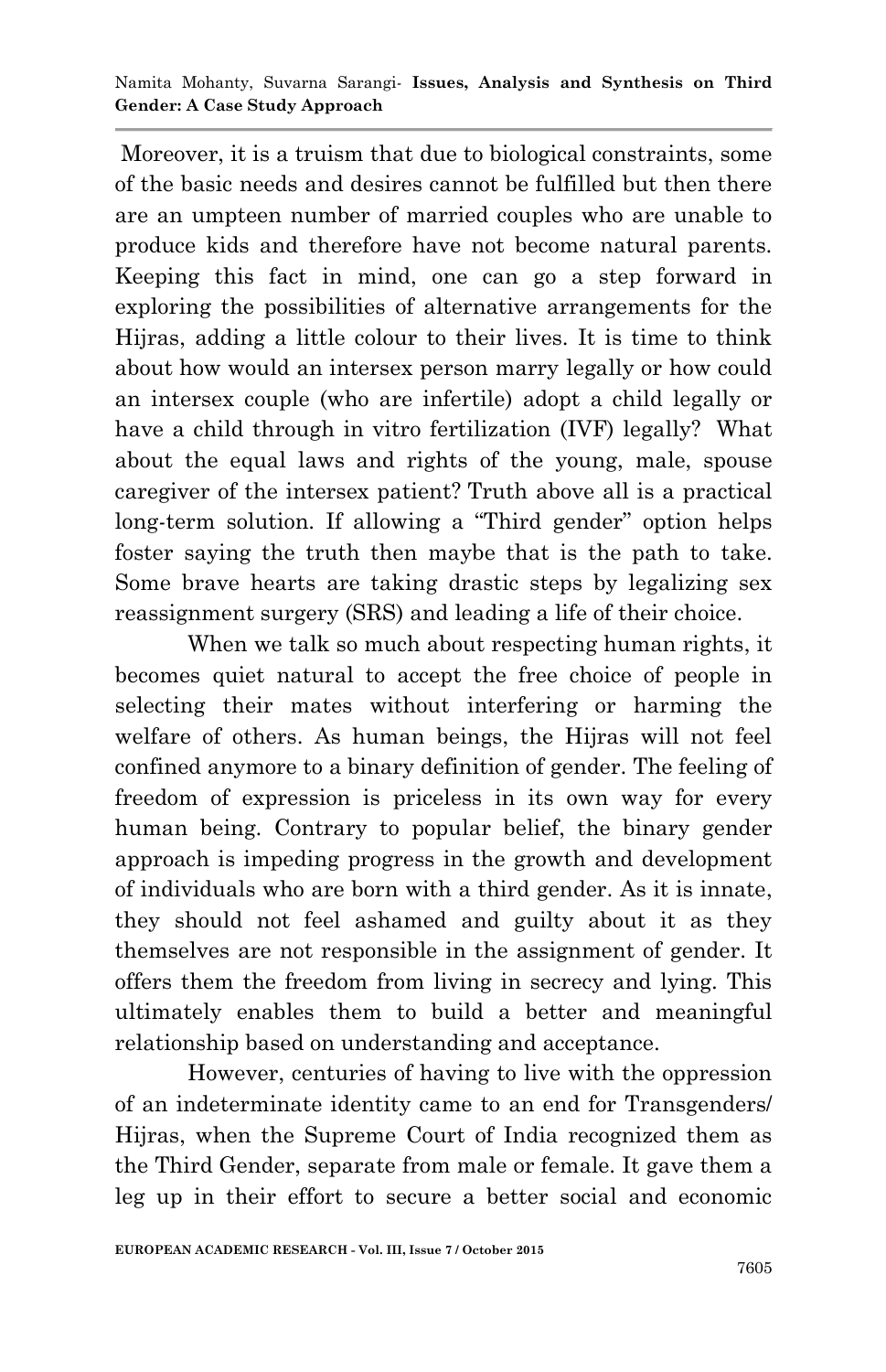future by ordering their inclusion in the OBC category for education and jobs to assuage "the insult and injury suffered by them so far". This has worked as a booster to speed up the process of securing full human rights of the marginalized community. The bench rightly said that transgender community had an inviolable constitutional right to enjoy freedom of expression (Article 19) and right to live with dignity (Article 21). It further added that gender identity lies at the core of one"s personal identity, gender expression and presentation and therefore, it will have to be protected under Article 19 of the Constitution.

While the apex Court's judgement forms a welcome legal basis for transgender and Hijras to secure their rights, the spirit of the order also needs to extend to Section 377 of the IPC that criminalises homosexuality.

It is a welcome move on the part of the Government of India to have the third option besides males and females to include the Hijra under "other gender" category. Similarly while booking tickets in railways and flights, people can mark under Third Gender. There is a high demand to have separate toilets for them in offices, public places, educational institutions and also a demand to include them under OBC (Other Backward Classes) category to have the privileges earmarked for them in the form of reservation in education and employment sectors. Such policies and programmes will definitely elevate the status of Third Gender in the society.

Human beings should be treated as human beings and it is high time that people begin to respect human rights, dignity and individual choice. In this context, it is worth mentioning the views of Donna Evans who said "After all, it is a brave and honest person who can stand apart from the masses and openly challenge its most treasured beliefs". Third gender individuals need social support from the majority in the main stream of the society for their rights and dignity. When it is possible to motivate and mobilize people to fight for a cause, it is not at all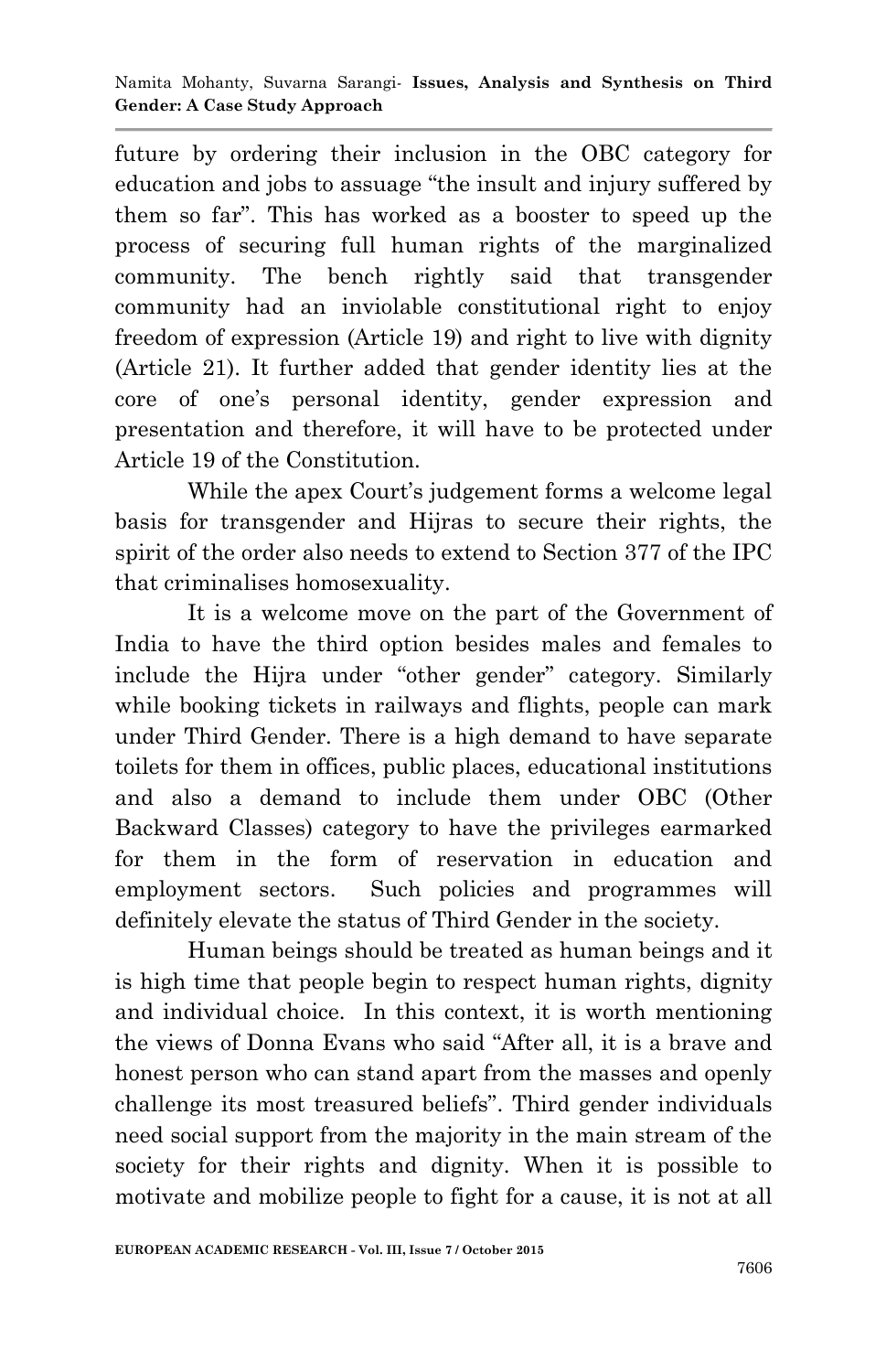difficult to make people realize how difficult it is for a Hijra to live in a society which is prejudiced against the third gender (Mohanty, 2012). Concerted efforts by the government and the public in enhancing the status of the Hijras in the eyes of the people will certainly bring in sea change in the attitude of people towards them. A positive outlook, compassion, good fellow-feeling, respect and unconditional positive regard for the third gender will for sure usher in new rays of hope among the socially isolated group of individuals to live a decent and dignified life with good education, jobs and a content social life. Besides Government policies, the NGOs can take up the issue for spearheading Awareness Generation Programmes regarding the stereotypes, myths and realities on Third Gender. Psychological interventions through Counselling can boost their self-esteem, self-confidence, self-efficacy, resilience as well as optimism. Further skill based training will help them getting opportunities for employment and improving their life and living conditions. Formulation of policies is not enough for improving their living conditions, the real changes can only be brought about when there is a proper implementation of these policies.

## **REFERENCES**

Bondyopadhay, A. (2002) Statement to the UN Commission on Human Rights, 8 April. Available at: *http://www.iglhrc.org.*

Bucholtz, M., 2003. Sociolinguistic nostalgia and the authentification of identity. *Journal of Sociolinguistics 7* (3), 398–416.

Census India (2011). *Office of the Registrar General & Census Commissioner, Ministry of Home Affairs, Government of India, New Delhi.*